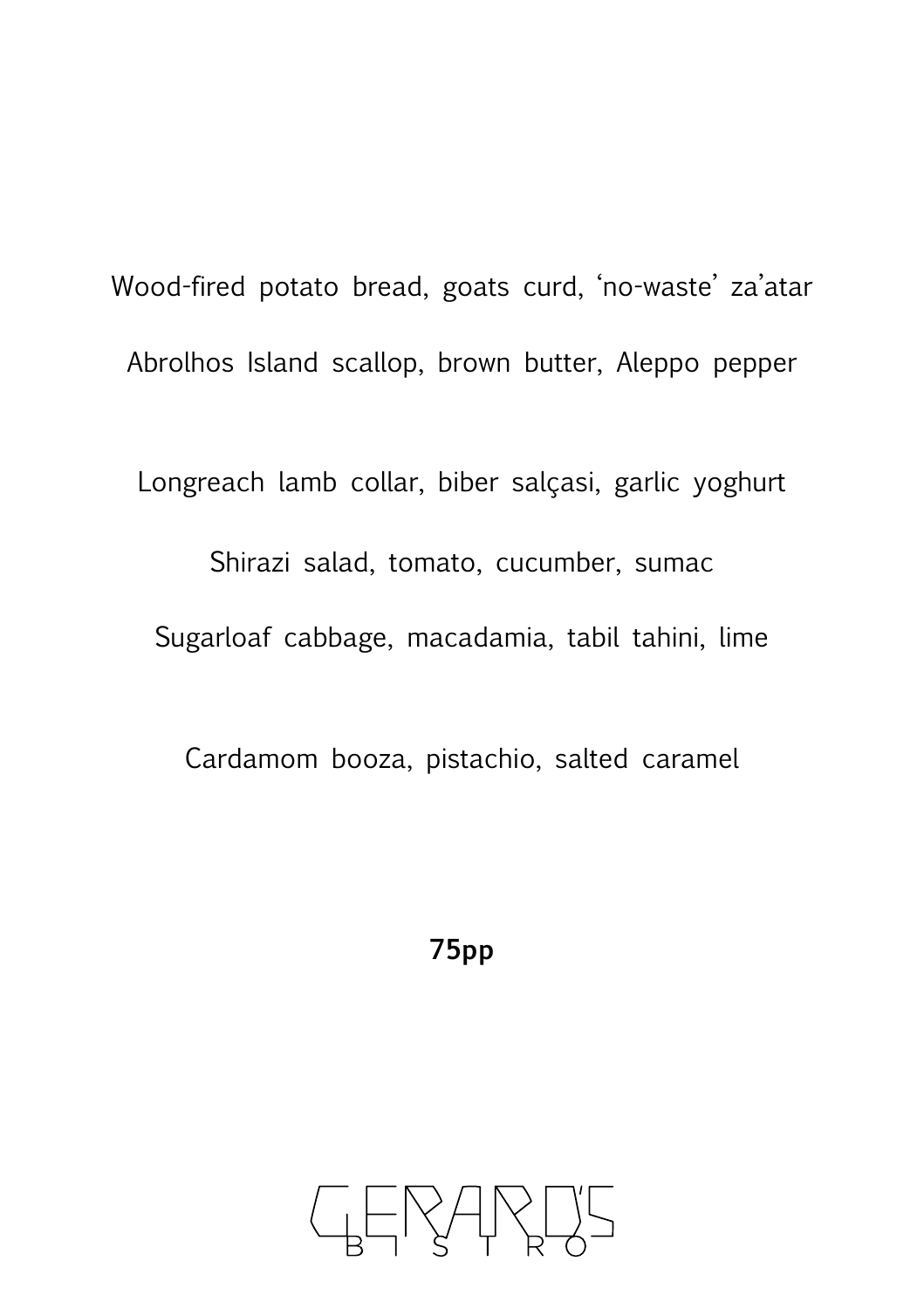Boomer Bay rock oyster, cucumber, fermented chilli Abrolhos Island scallop, brown butter, Aleppo pepper Batata harrah, tahini yoghurt, ras el hanout

Spanner crab 'ful medames', broad bean, salmon roe Wood-fired potato bread, goats curd, 'no-waste' za'atar

4-5+ Westholme wagyu cube roll, pepita tapenade Shirazi salad, tomato, cucumber, sumac Sugarloaf cabbage, macadamia, tabil tahini, lime

Barberry 'rocky road' Cardamom booza, pistachio, salted caramel

**120pp**